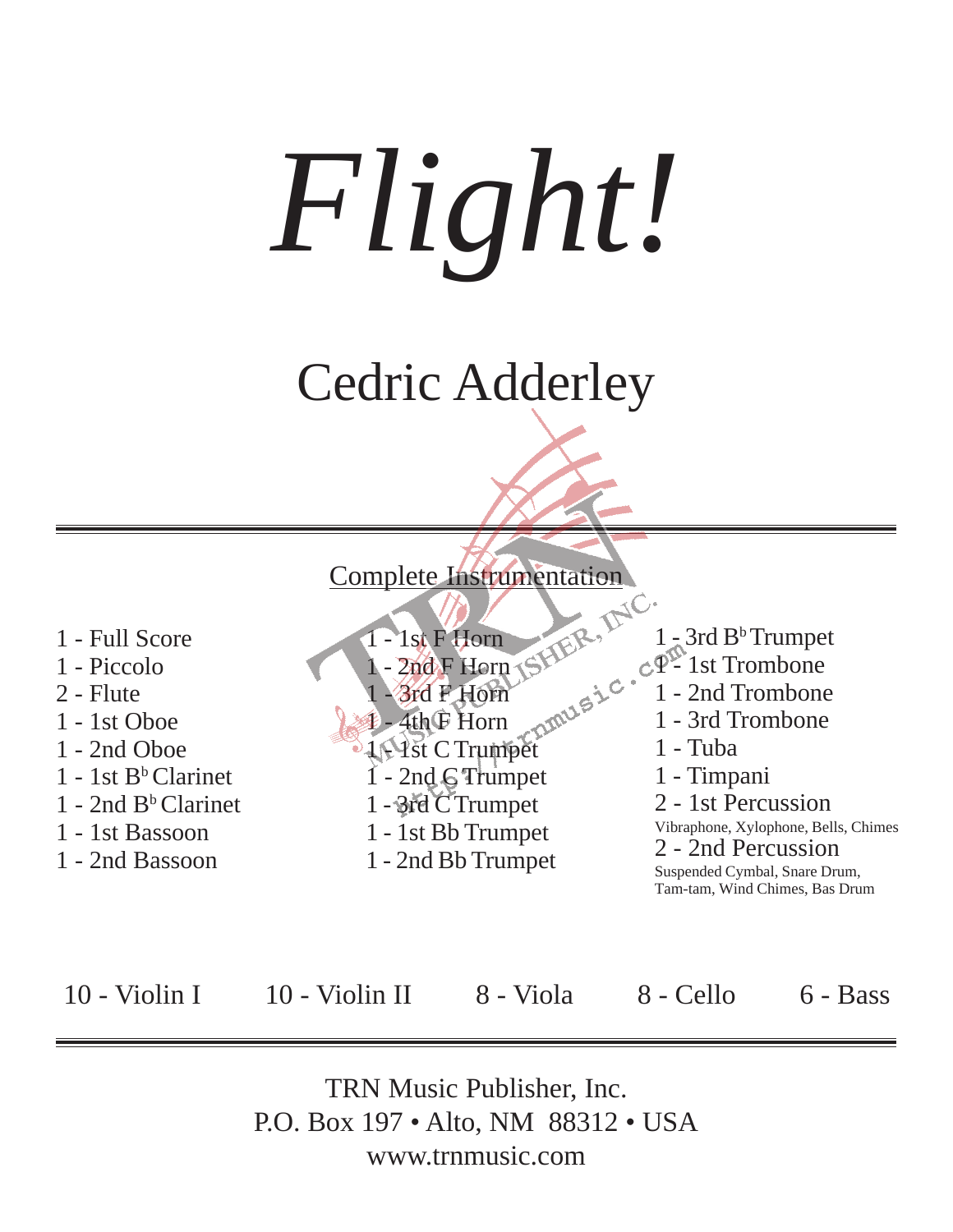### **About the Music - - -**

 *Flight!* was commissioned by Colonial/UNUM Provident for the South Carolina Philharmonic, Nicholas Smith, conductor and was inspired by the artwork of the humanist/realist artist Tyrone Geter. It is an energetic, up-tempo fanfare that is structured around two principle themes. The piece derives much of its melodic and rhythmic interest from the opening trumpet motive. This motive is developed and transferred throughout the orchestra for much of the first section of the piece. The middle section employs a number of techniques for thematic development including canon, melodic inversion, augmentation, and diminution. The final section is a recapitulation of the primary theme and ends with a dramatic climax.

#### **About the Composer - - -**



Cedric Adderley is widely recognized as one of the most skillful young composers of his generation. His music is praised for its beauty, imaginative use of color, and for its ability to communicate<sup>m</sup> powerfully with a broad concert-going public without sacrificing complexity, artistic integrity, or technical finesse. His compositions for various musical media include works in virtually every idiom from chamber music to musical theater and include a considerable amount of commissioned works.

JC.

 In addition to composing, **Dr. Adderley** enjoys a multifaceted career as an active clinician, conductor, and music educator. He is a frequent guest conductor for honor bands, school ensembles, and music festivals throughout the southeast. He holds a Bachelor's degree in music education from East Carolina University and both Master's and Doctor of Musical Arts degrees in composition from the University of South Carolina. He is currently Associate Vice President and Chair of the Department of Music at Claflin University in Orangeburg, South Carolina.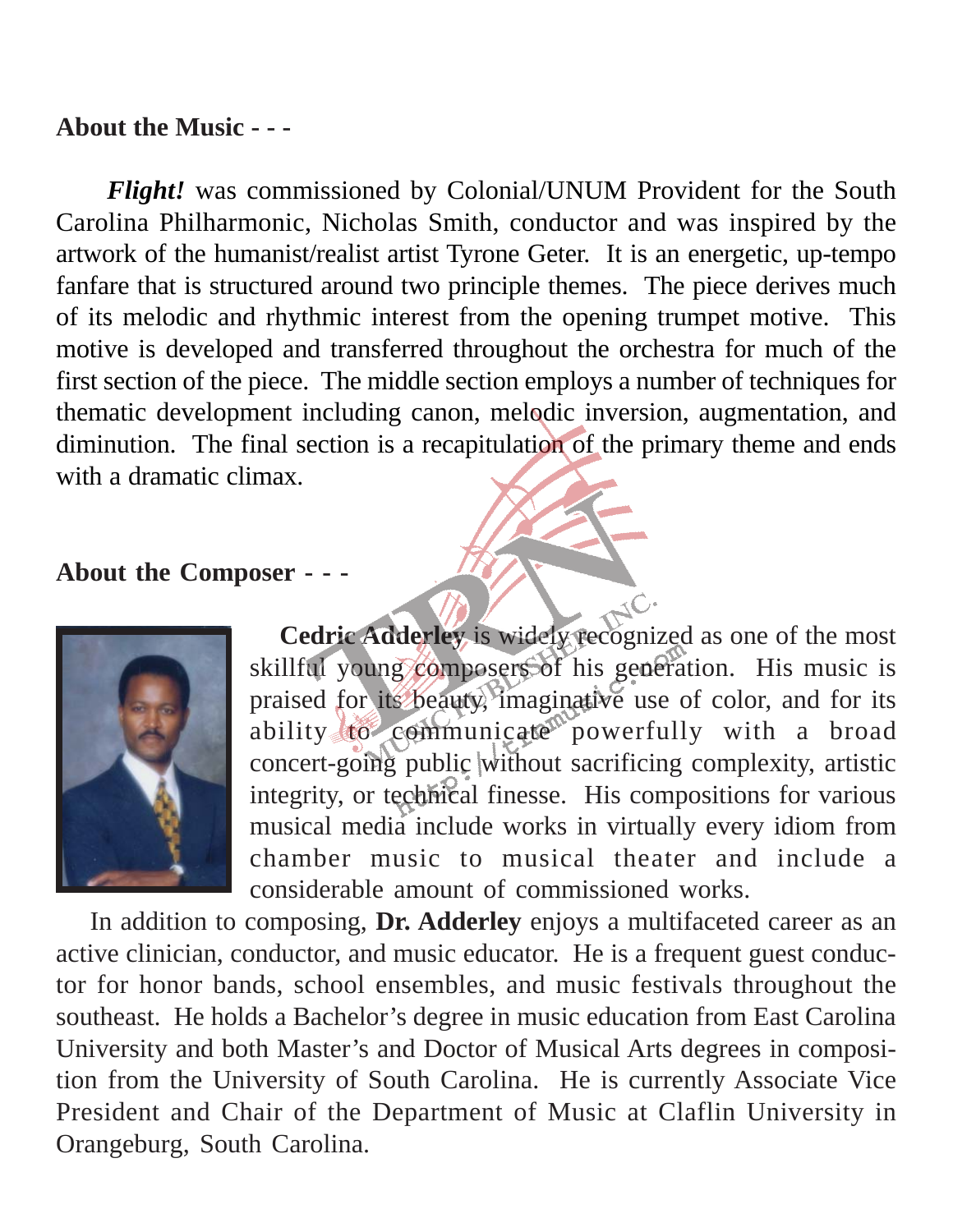## *Flight!* **Cedric Adderley**



TRN Grade 3.5 2009-CA2

Copyright © MMIX TRN Music Publisher, Inc. All Rights Reserved. International Copyright Secured. Printed in U.S.A.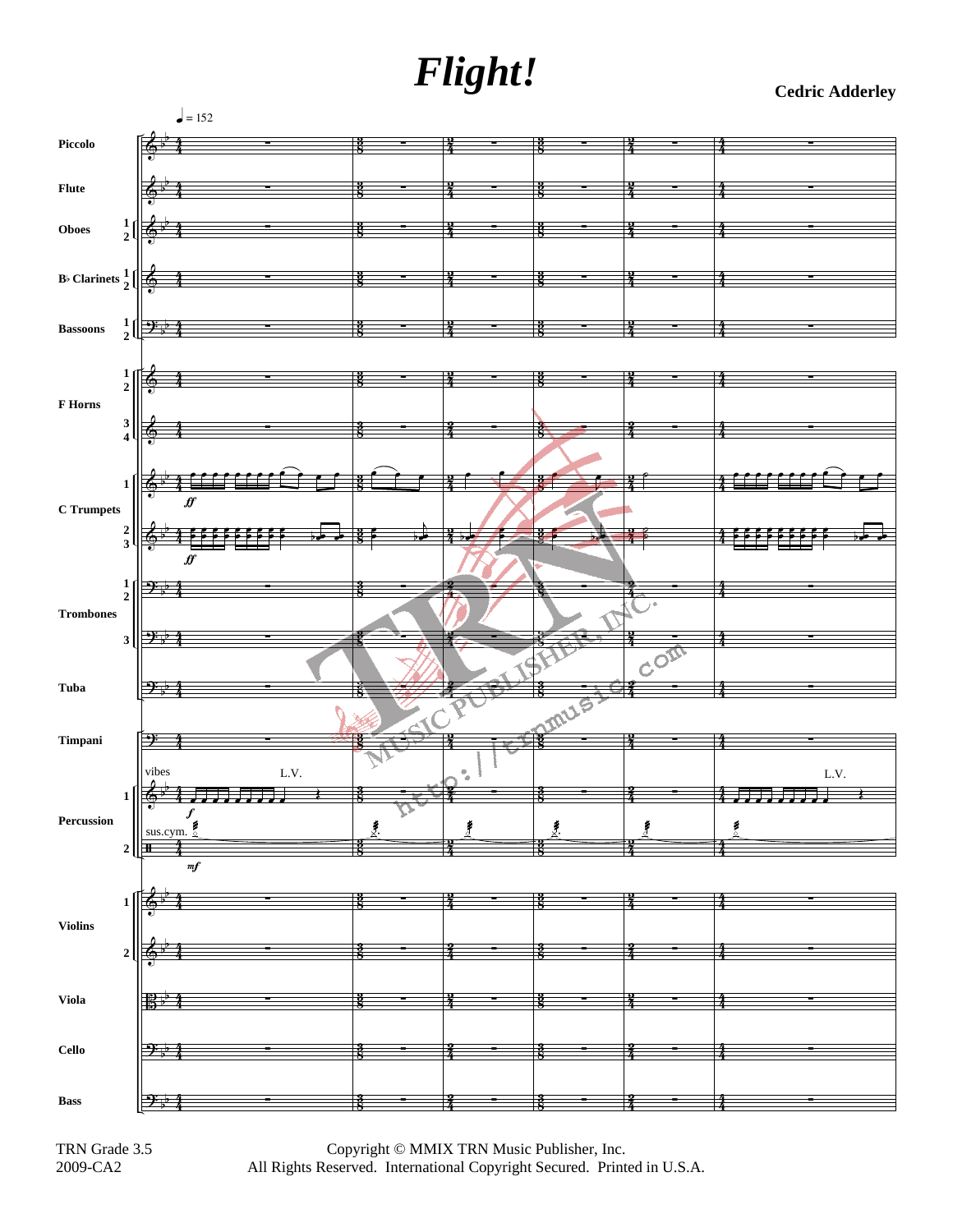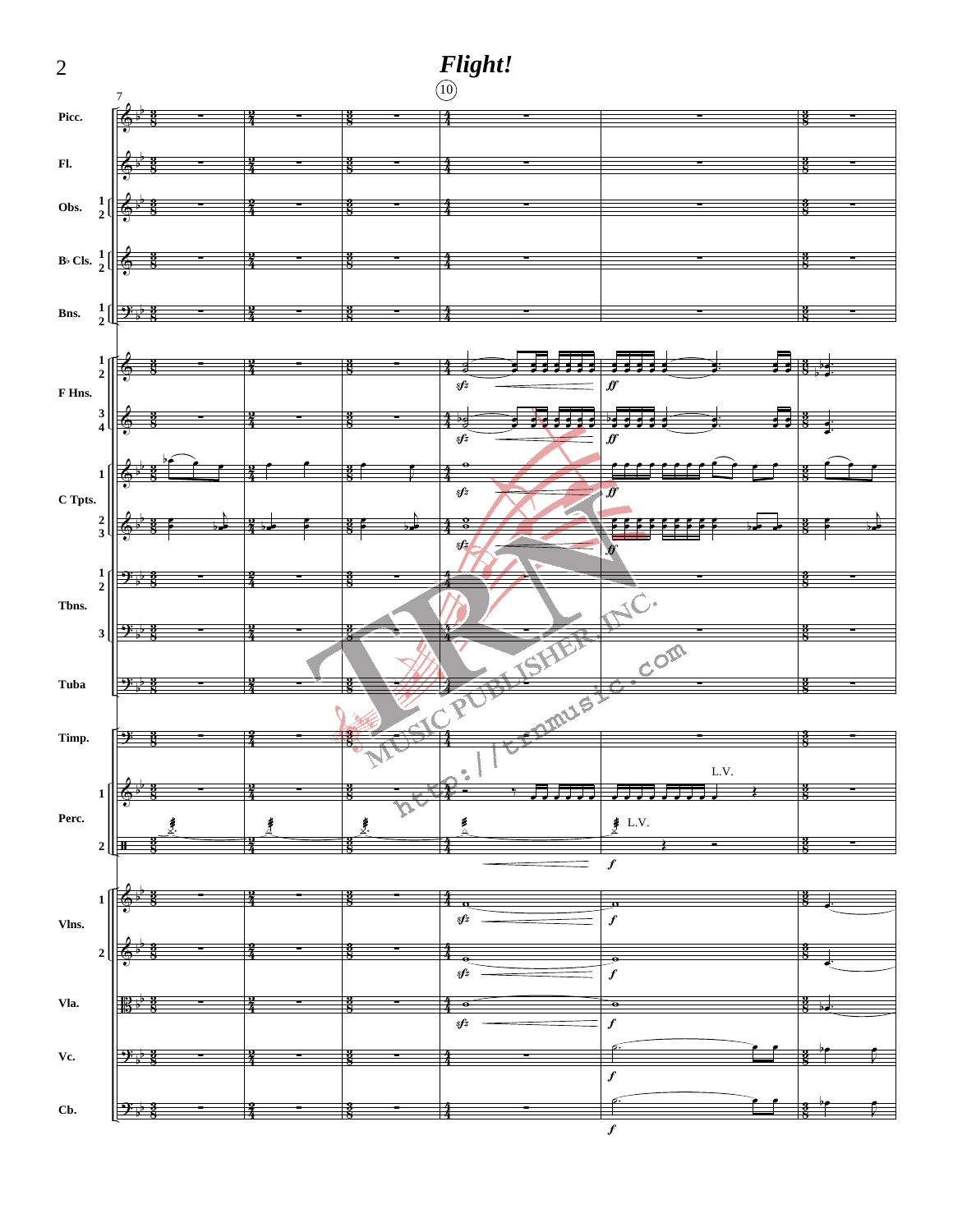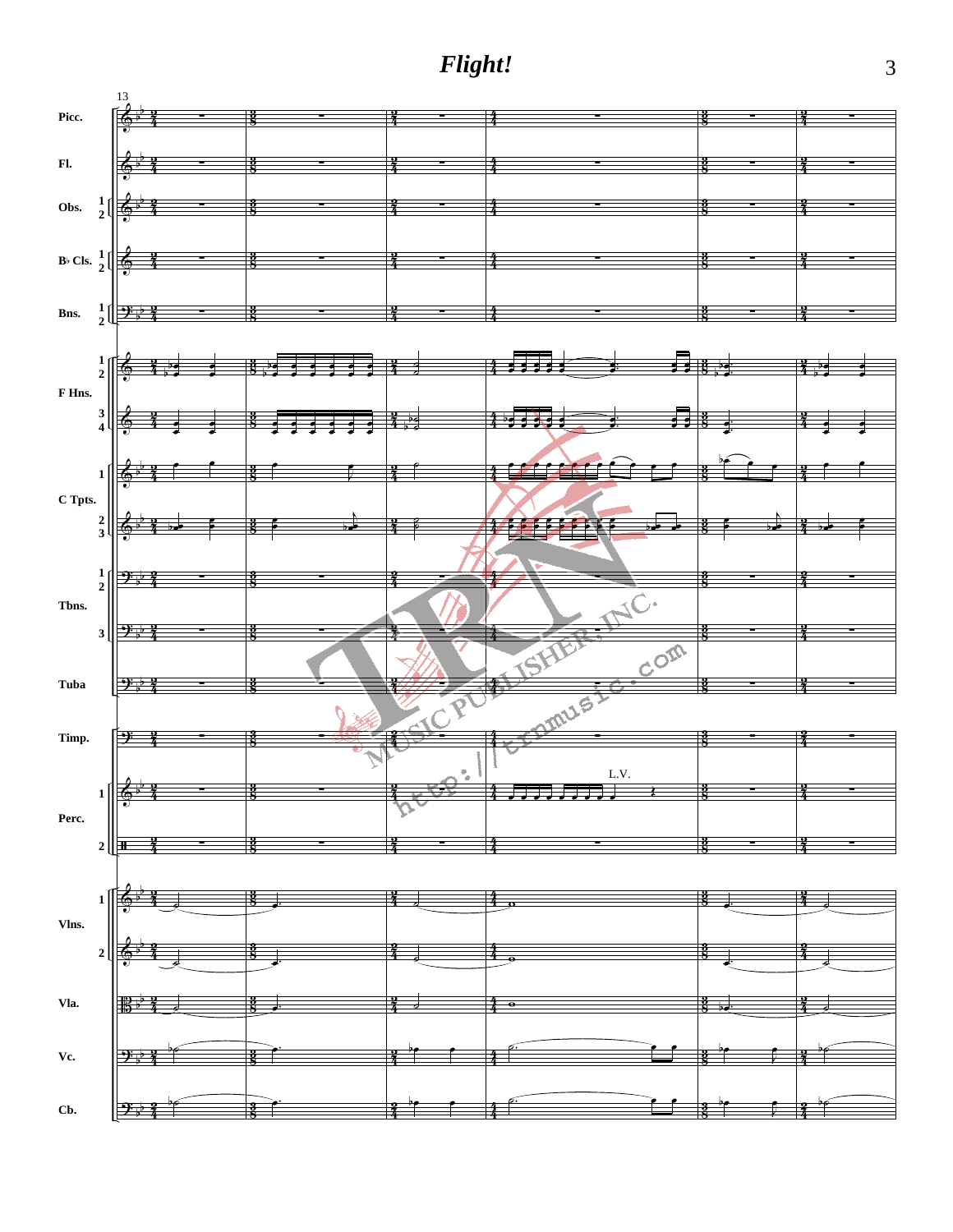

 $\overline{4}$ 

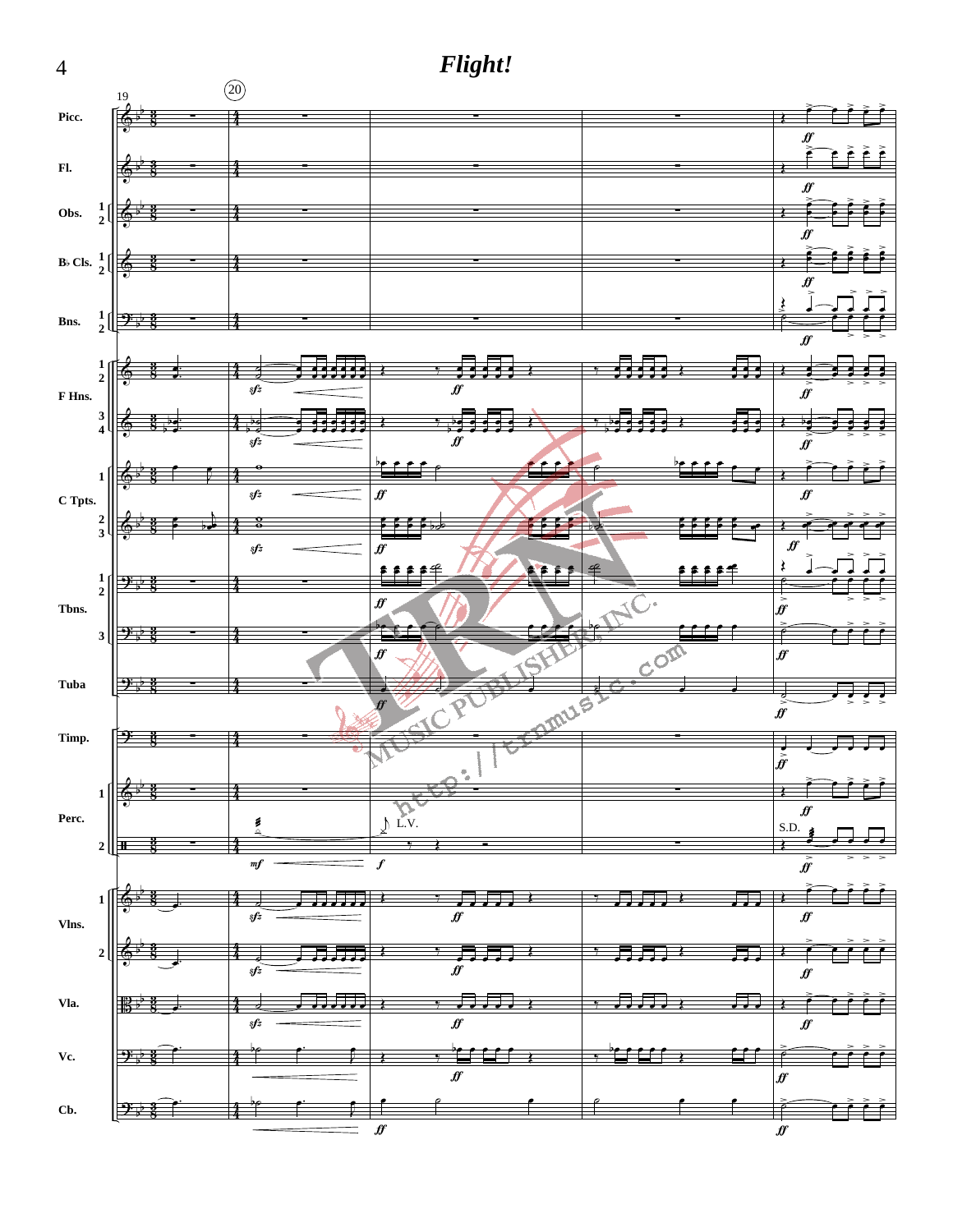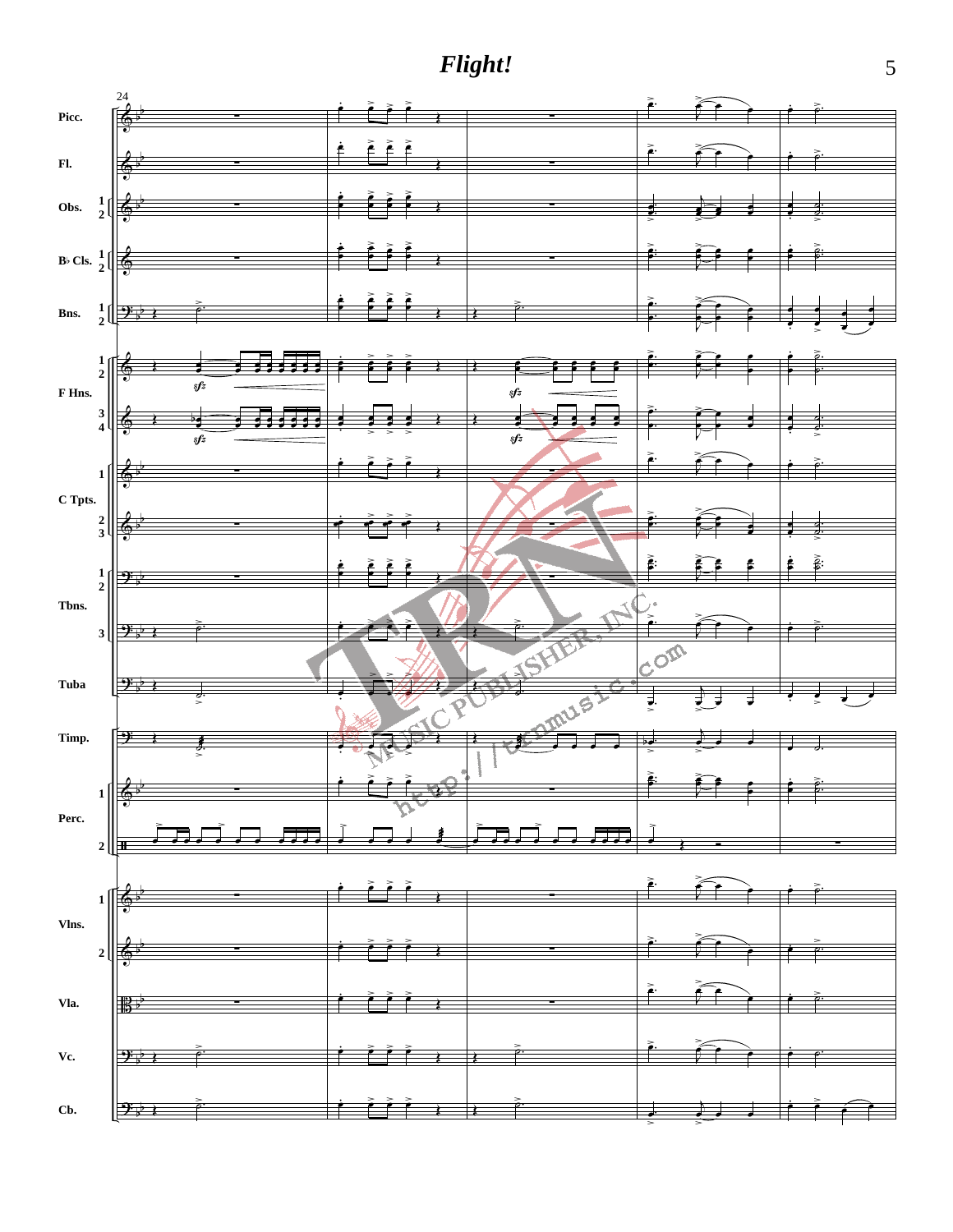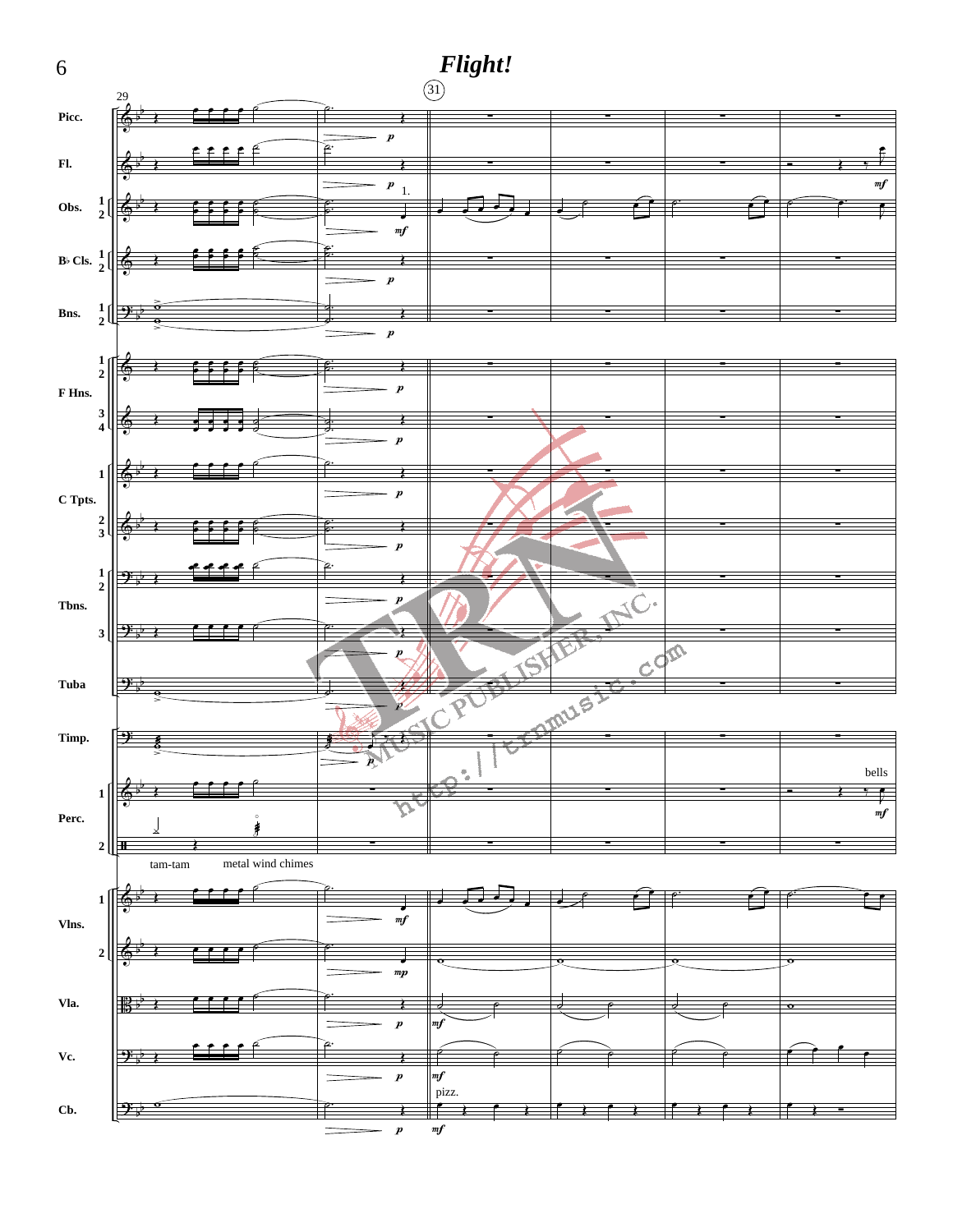

 $\overline{7}$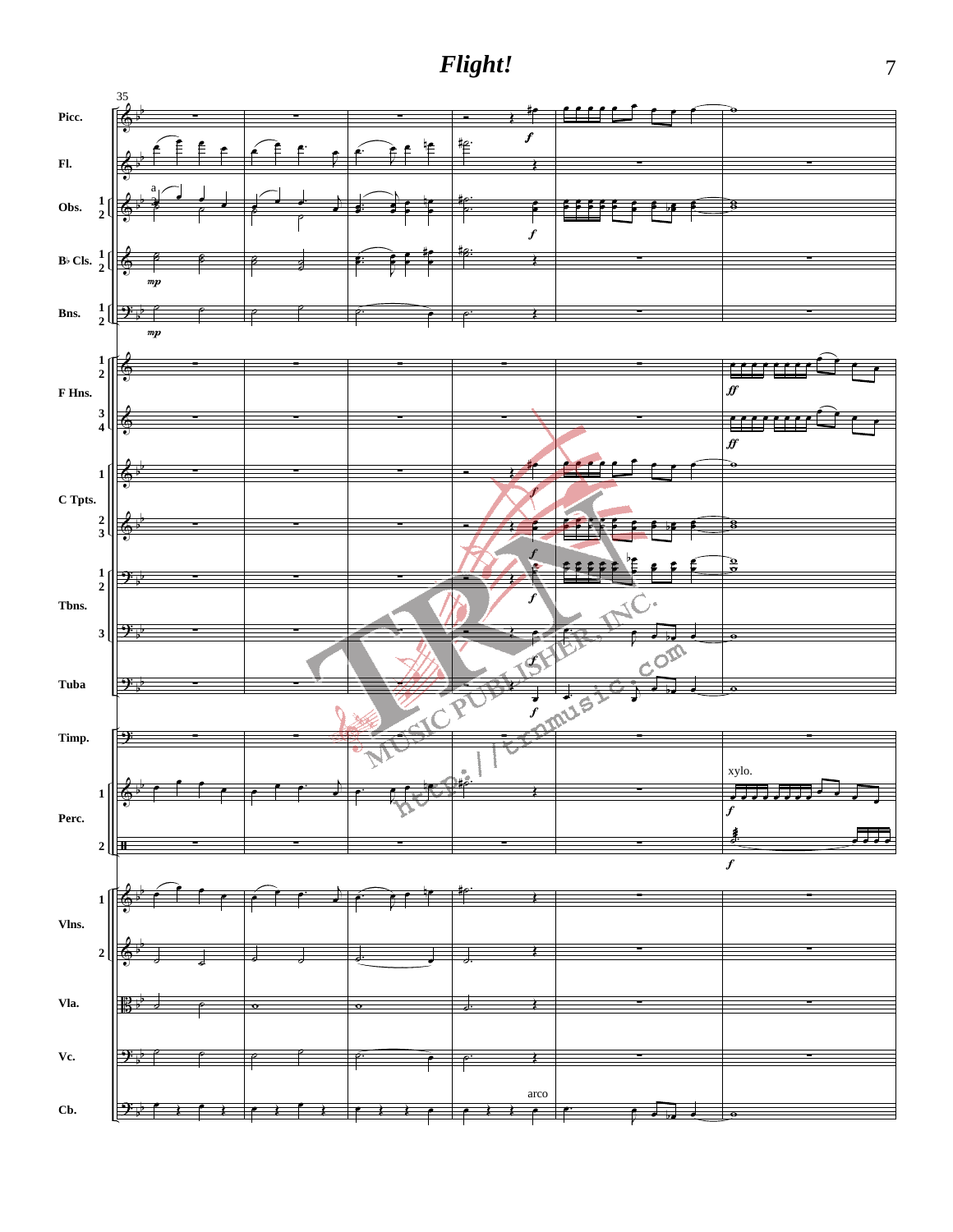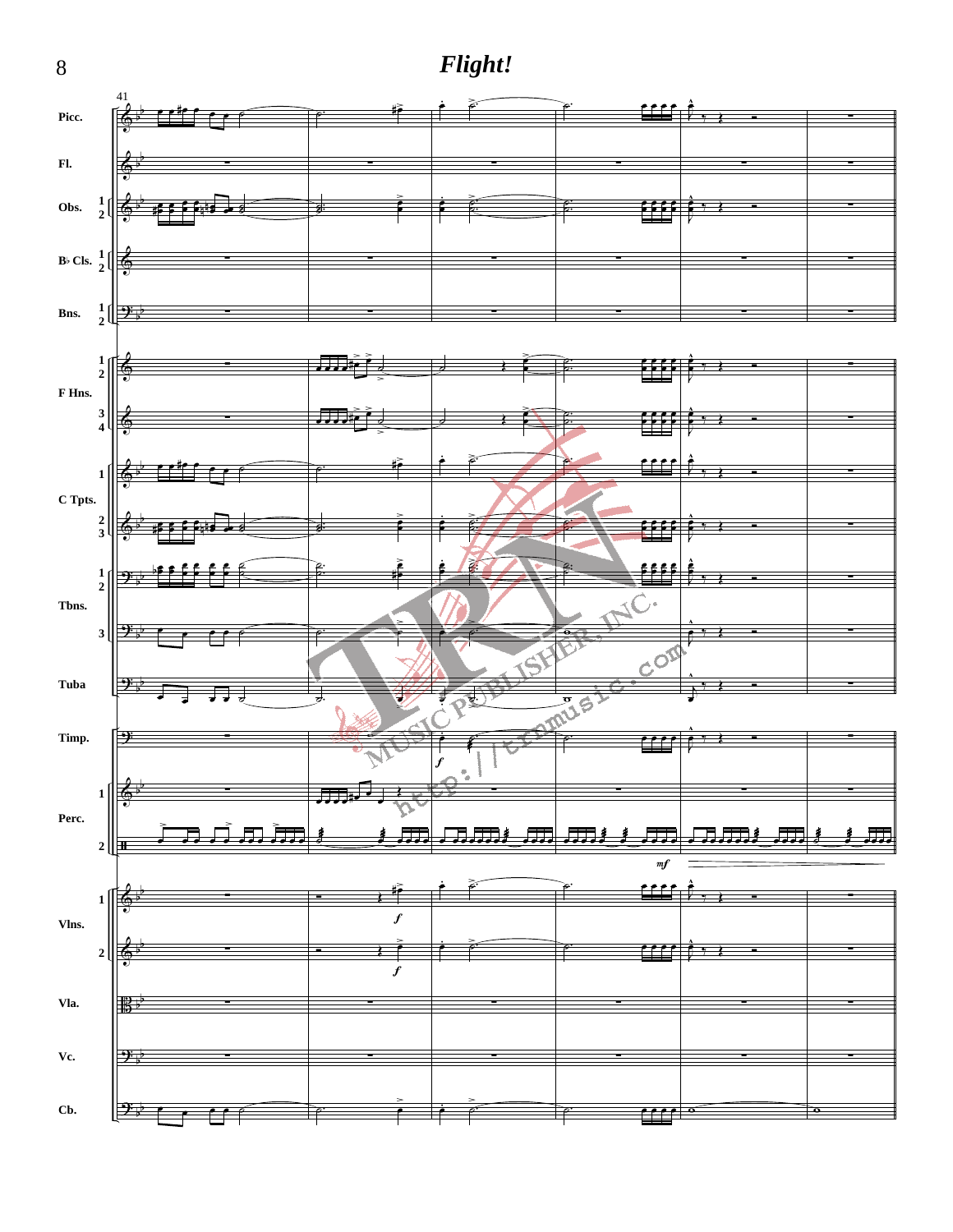

9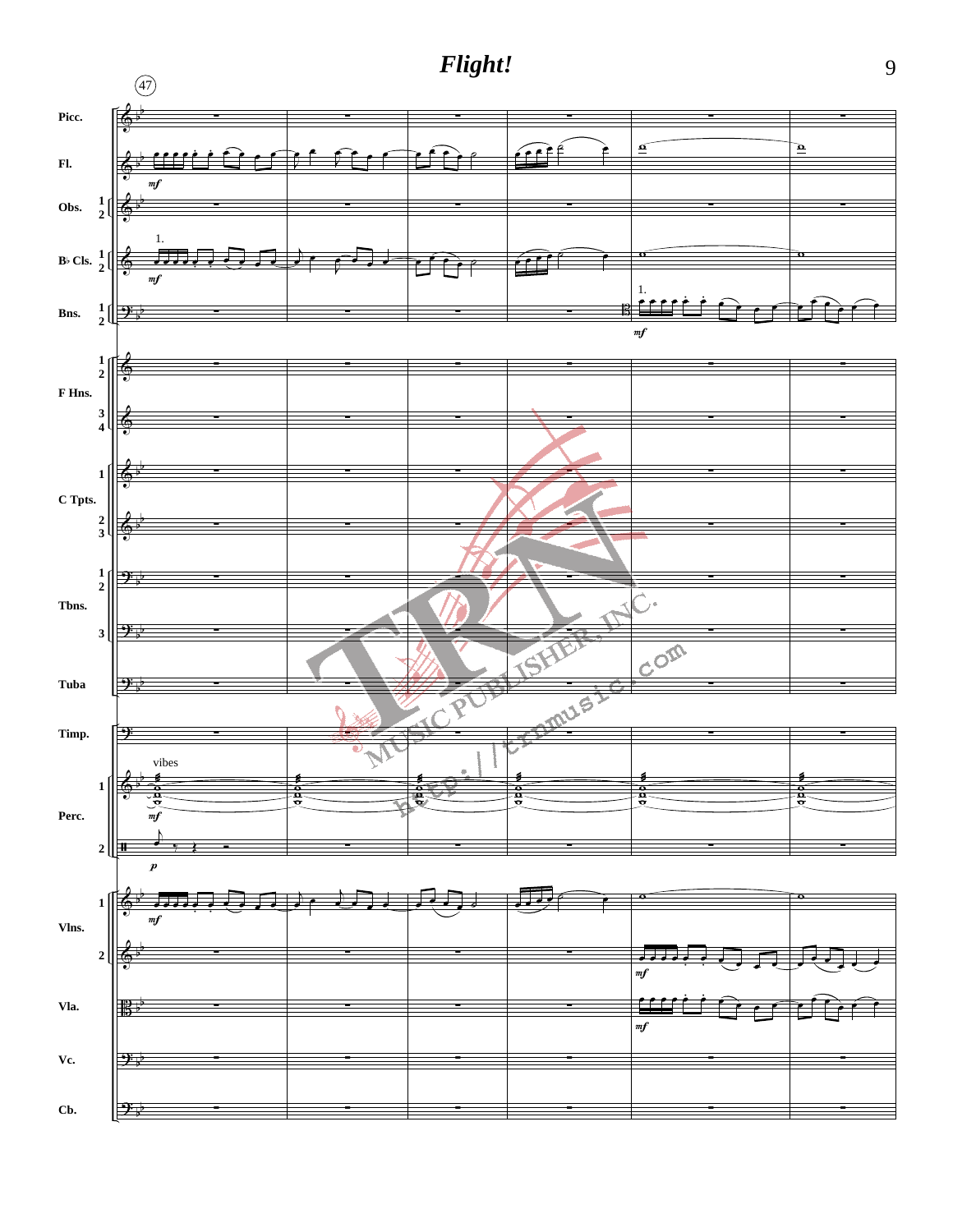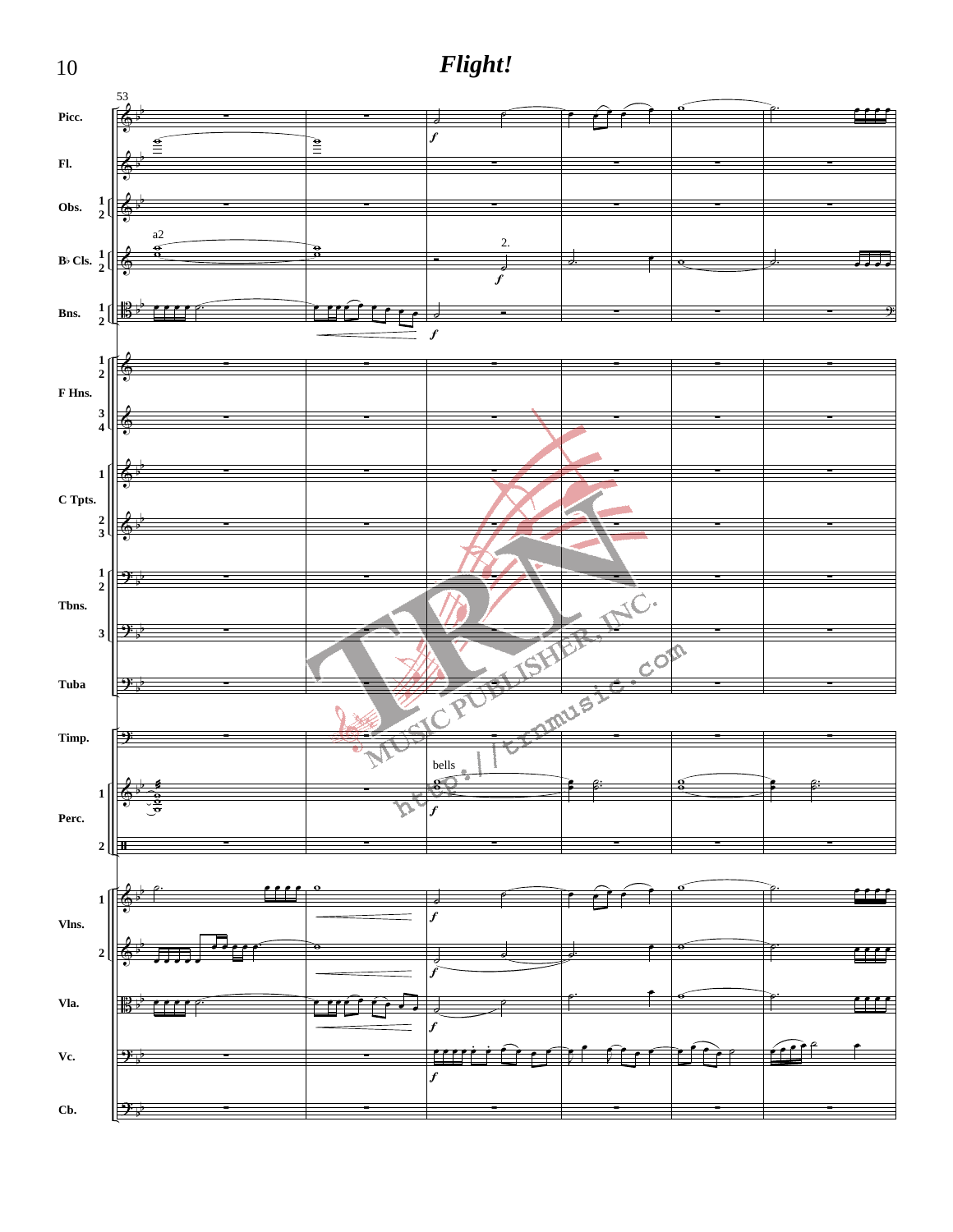

 $11\,$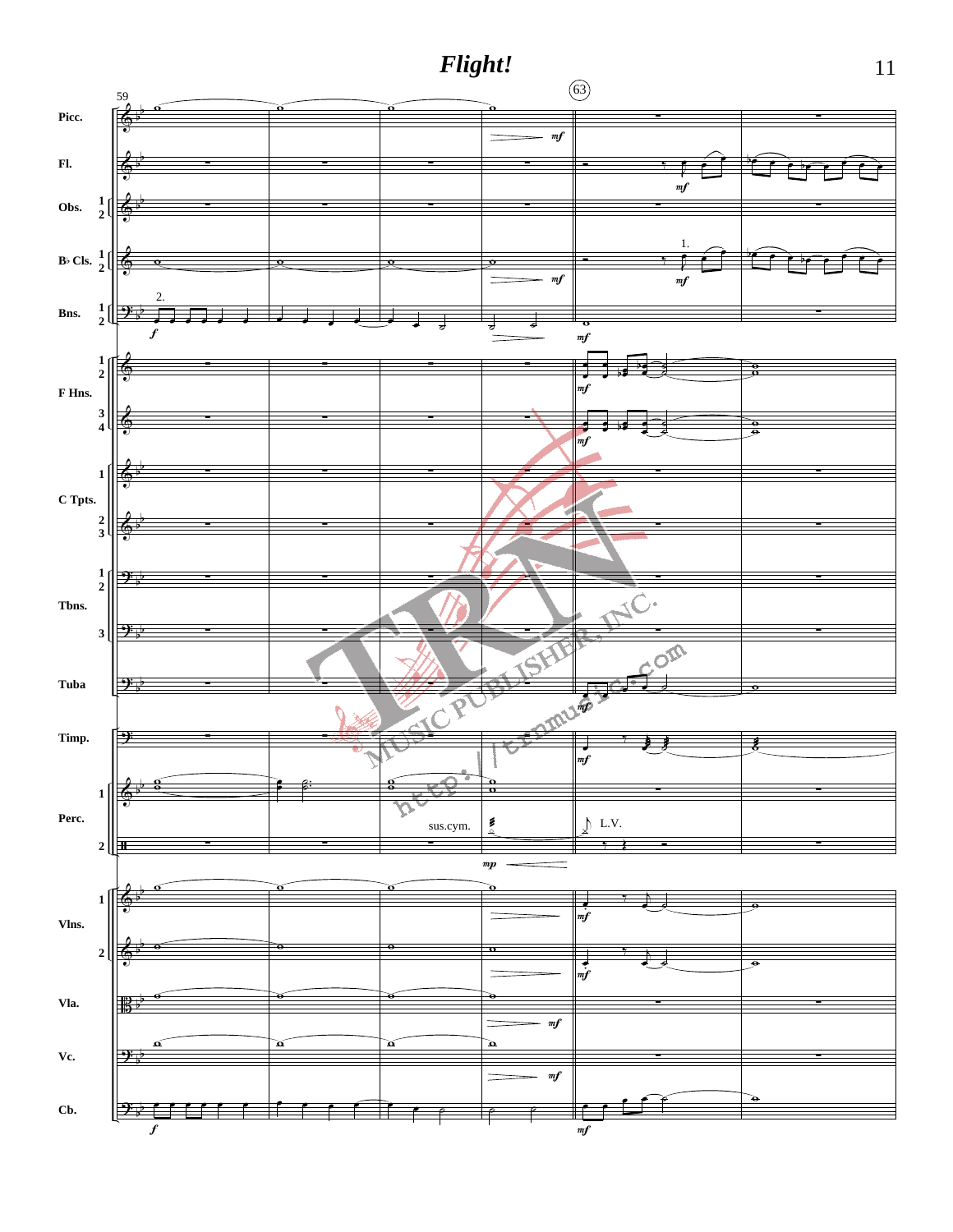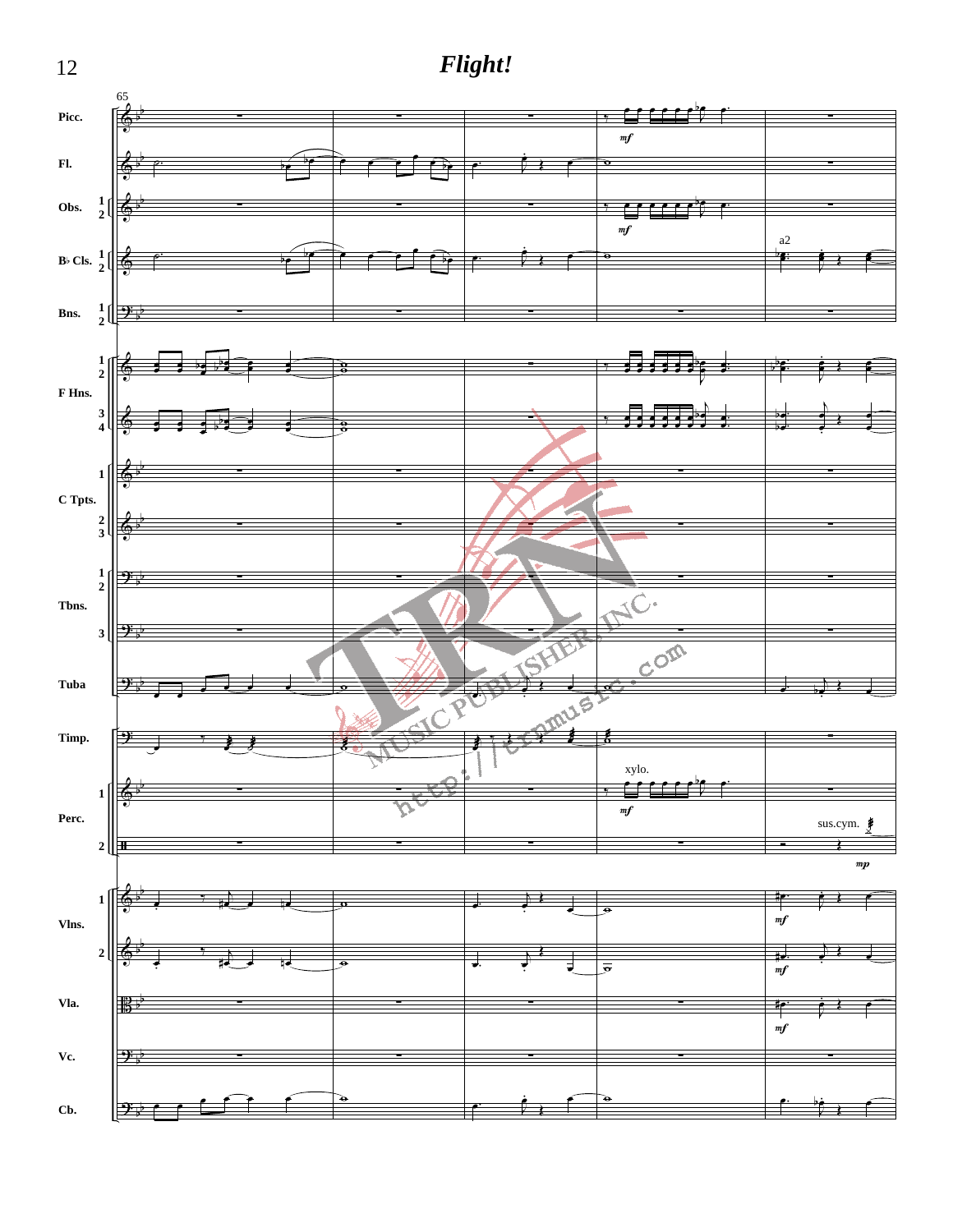

13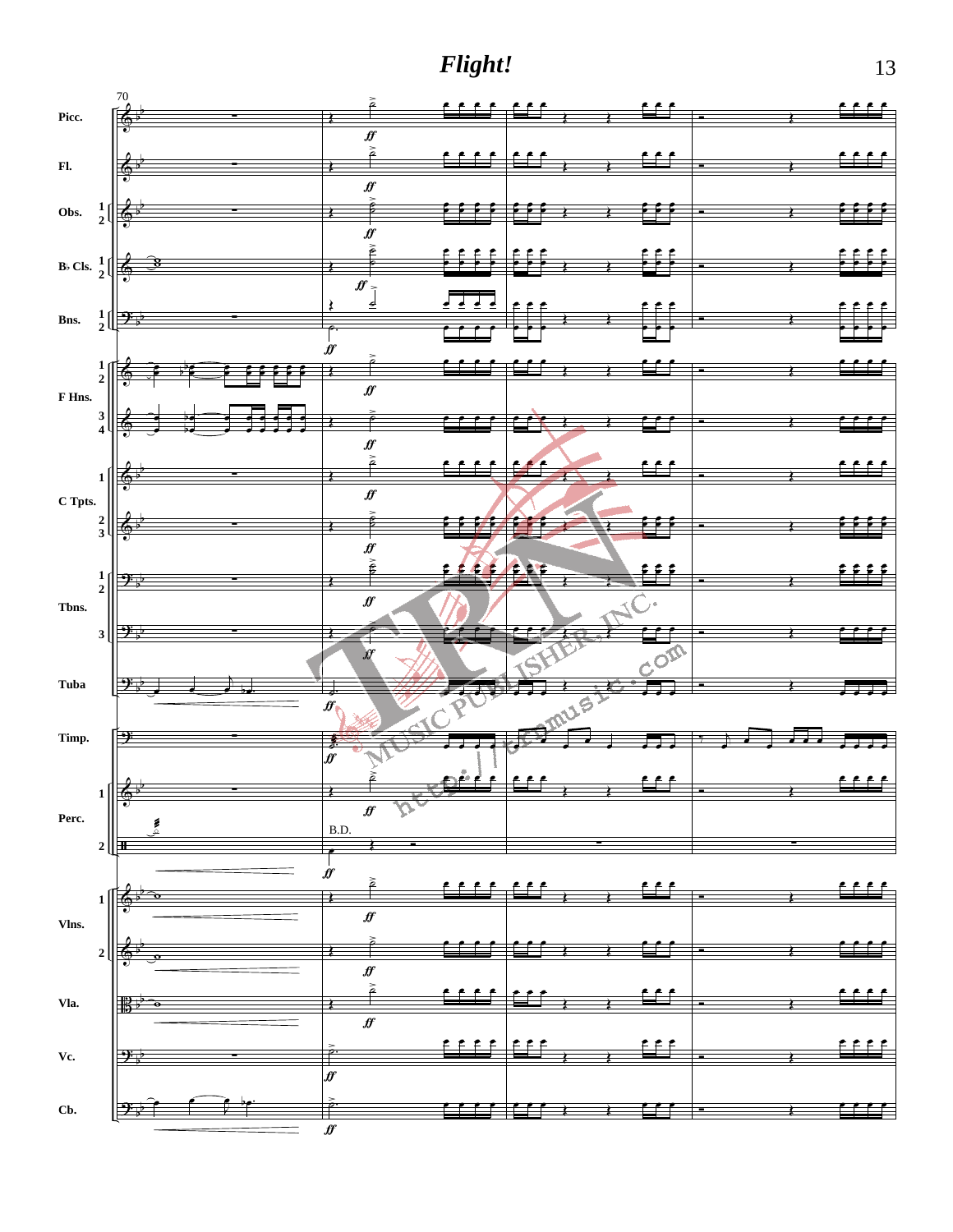

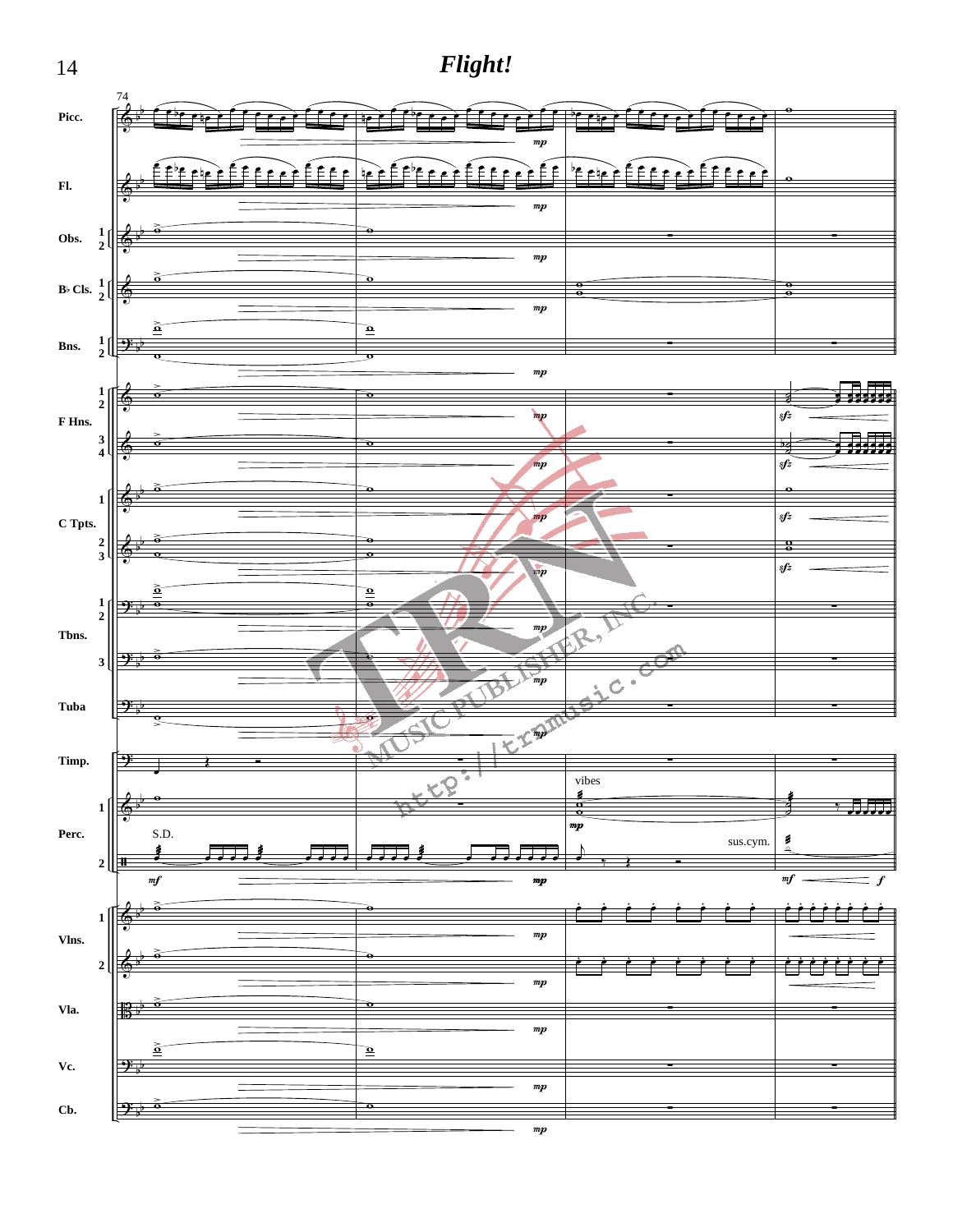

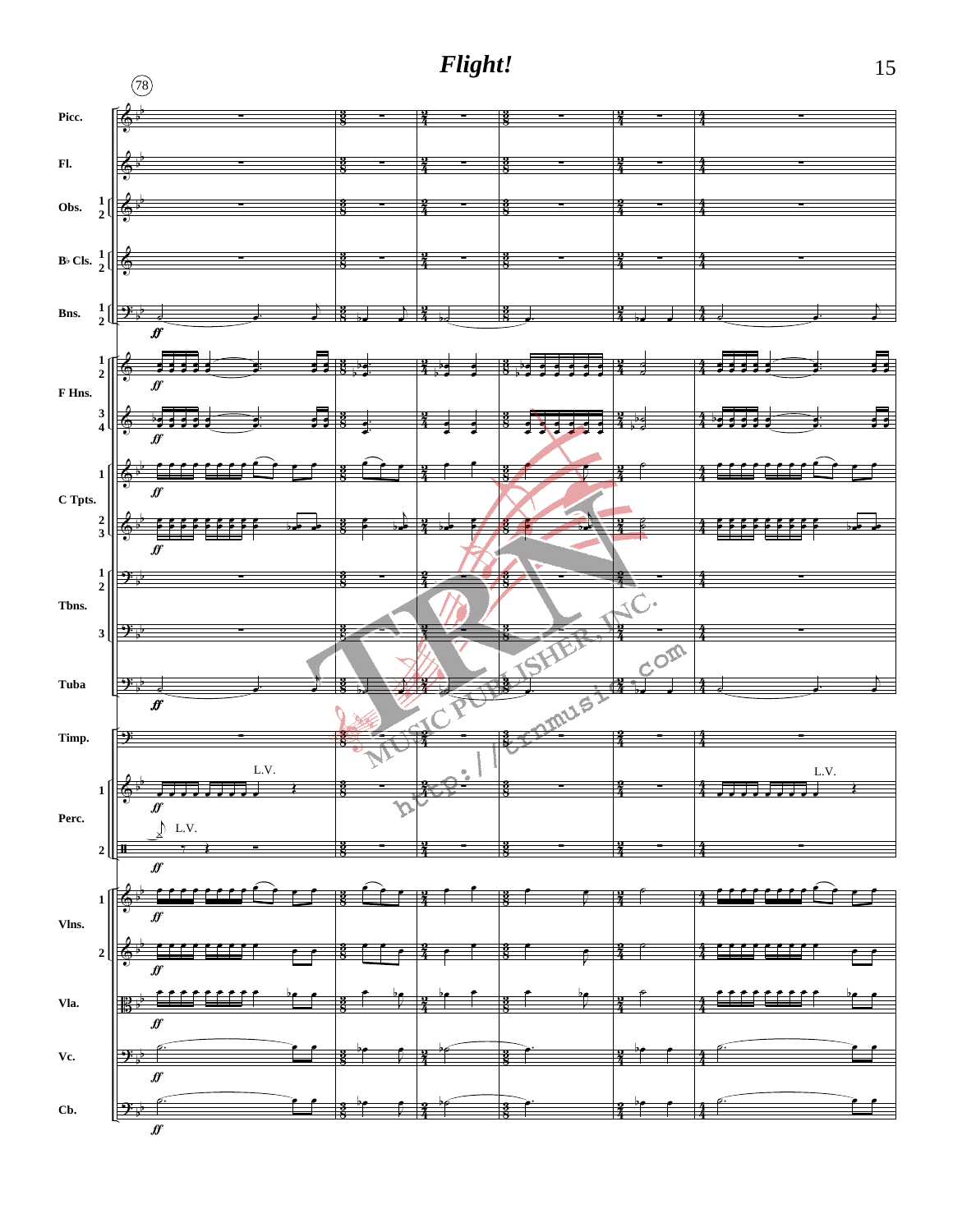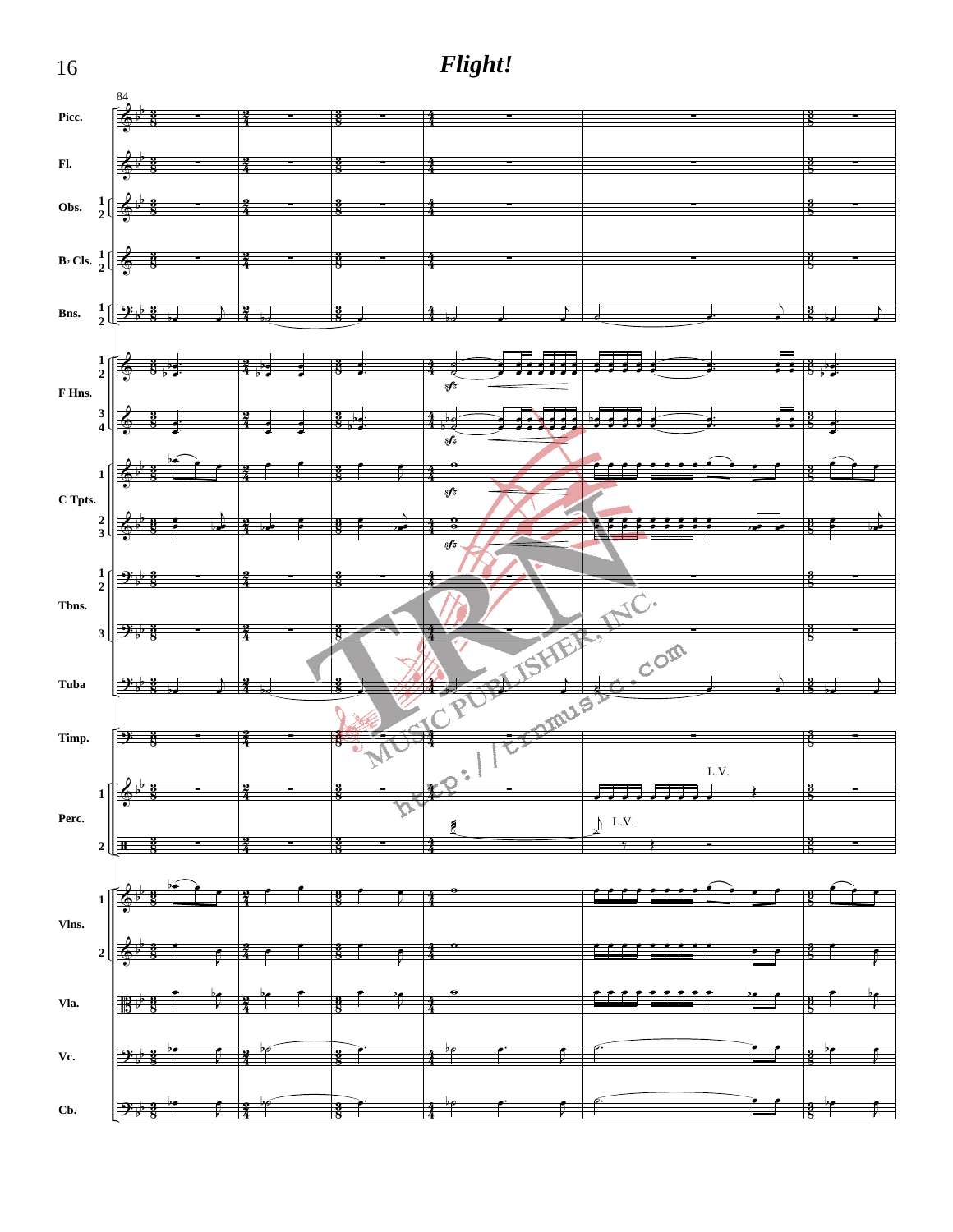

 $f\hspace{-0.1cm}f$